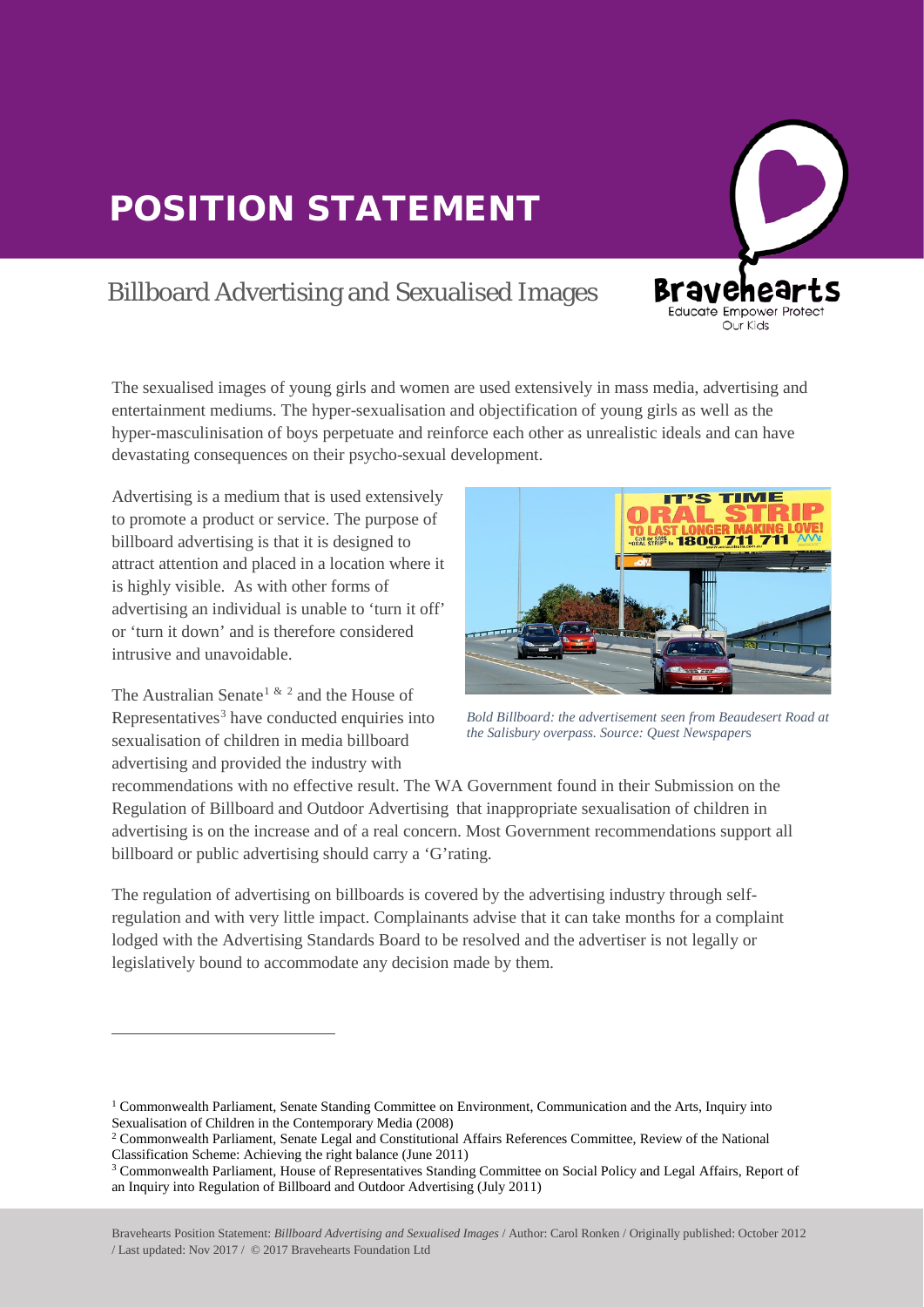

*The "Want longer lasting sex?" billboards were ordered to be taken down by the Advertising Standards Bureau in 2008 http://www.news.com.au/business/the-most-complainedabout-ads-of-the-past-decade/story-e6frfm1i-1226240748206#ixzz2Mtt7nnT3*



*http://www.brisbanetimes.com.au/photogallery/queensland/ controversial-billboards-you-be-the-judge-20111011- 1lj39.html?selectedImage=0*



*http://www.brisbanetimes.com.au/photogallery/queensland/ controversial-billboards-you-be-the-judge-20111011- 1lj39.html?selectedImage=0*

 $\overline{a}$ 

All of the mentioned Government Enquiries have provided recommendations for the billboard advertising industry to introduce more control and regulation but to date it appears the Advertising Standards Board is nothing more than a 'toothless tiger' advocating on behalf of advertisers. Their *Code for Advertising & Marketing Communications to Children* is flimsy to say the least and provides very little direction.

A report commission by the UK Government on the sexualisation of young people  $4$  found the psychological impact on young people can distort their perception as to what is socially acceptable. The report provided an evidential link between those who have been exposed to 'sexual callousness' and hyper-sexualisation and objectification of both genders to violence. Numerous reports expound the effect of sexually objectifying either gender and how it can contribute to body dissatisfaction, eating disorders, low self-esteem, depressive affect, and even physical health problems in high-schoolaged girls and in young women [5](#page-1-1) Prolonged exposure to this imagery could increase the likelihood of an individual consuming material that depicts images that can be classified as harmful or sexual behaviours which could be classified as extreme.

At the far end of the scale of female and male hyper-sexualisation, masculinisation and objectification there is child sexual abuse. The depiction of a young child dressed provocatively as an adolescent is an open invitation for exploitation by predators. Bravehearts recognises the right of advertisers to promote their products providing they are aware that the viewing audience is diverse in age.

<span id="page-1-1"></span><span id="page-1-0"></span><sup>4</sup> http://media.education.gov.uk/assets/files/pdf/s/sexualisation%20of%20young%20people%20review.pdf <sup>5</sup> http://www.apa.org/pi/women/programs/girls/report-full.pdf